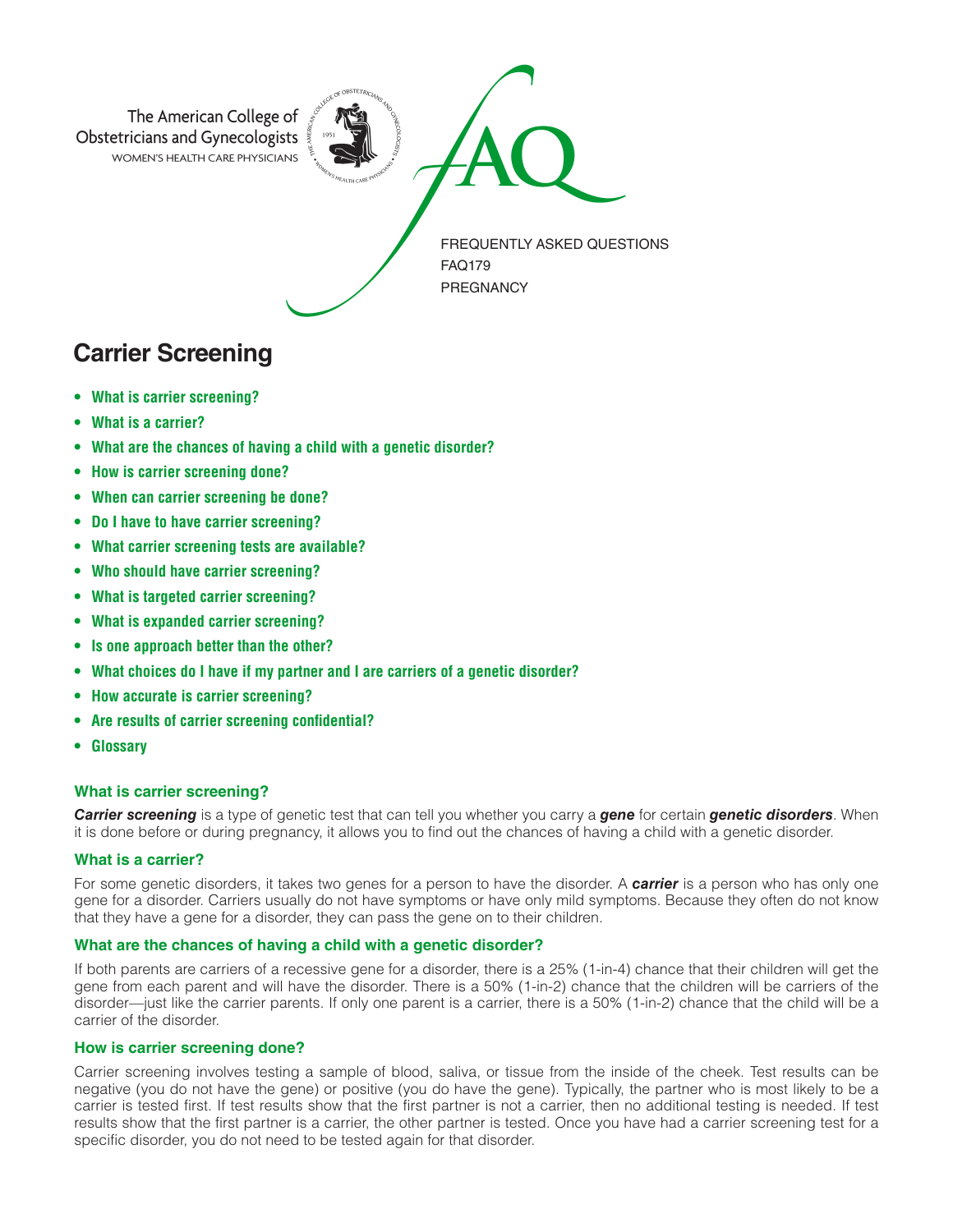#### **When can carrier screening be done?**

Some people decide to have carrier screening before having children. Carrier screening also can be done during pregnancy. Getting tested before pregnancy gives you a greater range of options and more time to make decisions.

#### **Do I have to have carrier screening?**

Carrier screening is a voluntary decision. You can choose to have carrier screening, or you can choose not to. There is no right or wrong choice.

#### **What carrier screening tests are available?**

Carrier screening is available for a limited number of diseases, including *cystic fibrosis*, *fragile X syndrome*, *sickle cell disease*, and *Tay–Sachs disease*. Some of these disorders occur more often in certain races or ethnic groups. For example, sickle cell disease occurs most frequently in African Americans. Tay–Sachs disease is most common in people of Eastern or Central European Jewish, French Canadian, and Cajun descent. But anyone can have one of these disorders. They are not restricted to these groups.

#### **Who should have carrier screening?**

All women who are thinking about becoming pregnant or who are already pregnant are offered carrier screening for cystic fibrosis, *hemoglobinopathies*, and *spinal muscular atrophy*. You can have screening for additional disorders as well. There are two approaches to carrier screening for additional disorders: 1) targeted screening and 2) expanded carrier screening.

#### **What is targeted carrier screening?**

In targeted carrier screening, you are tested for disorders based on your ethnicity or family history. If you belong to an ethnic group or race that has a high rate of carriers for a specific genetic disorder, carrier screening for these disorders may be recommended. This also is called ethnic-based carrier screening. If you have a family history of a specific disorder, screening for that disorder may be recommended, regardless of your race or ethnicity.

#### **What is expanded carrier screening?**

In expanded carrier screening, many disorders are screened for using a single sample. This type of screening is done without regard to race or ethnicity. Companies that offer expanded carrier screening create their own lists of disorders that they test for. This list is called a screening panel. Some panels test for more than 100 different disorders. Screening panels usually focus on severe disorders that affect a person's quality of life from an early age.

#### **Is one approach better than the other?**

Before testing, you and your *obstetrician–gynecologist (ob-gyn)* or other health care professional can discuss the benefits and limitations of each carrier screening approach and choose the one that is right for you. In some cases, both approaches can be used to tailor screening to your individual situation.

#### **What choices do I have if my partner and I are carriers of a genetic disorder?**

If you have carrier screening before you become pregnant, you have several options. You may become pregnant and have prenatal *diagnostic tests* to see if the fetus has the disorder. You may choose to use *in vitro fertilization* with donor *eggs* or *sperm* to become pregnant. With this option, the fertilized egg can be tested before it is transferred to the uterus. You also may choose not to become pregnant. If you have carrier screening while you are already pregnant, your options are more limited. In either case, a *genetic counselor*, your ob-gyn, or other health care professional can explain your risks of having a child with the disorder.

#### **How accurate is carrier screening?**

No test is perfect. In a small number of cases, test results can be wrong. A negative test result when you have a gene for the disorder tested is called a false-negative result. A positive test result when you do not have a gene for a disorder is called a false-positive result. Also, because carrier screening looks for only a limited number of genes, it is possible that you are a carrier of a genetic disorder even if your test results are negative.

#### **Are results of carrier screening confidential?**

The Genetic Information Nondiscrimination Act (GINA) makes it illegal for most health insurers to require genetic testing results or use results to make decisions about coverage, rates, or preexisting conditions. Most employers are prohibited from using genetic information for hiring, firing, or making any other decisions about a person's employment.

If you find out that you are a carrier of a gene for a genetic disorder, you may want to tell other family members. They may be at risk of being carriers themselves. There is no law that states that you have to do so. If you choose to tell family members, your ob-gyn or genetic counselor can advise you about the best way to do this. It cannot be done without your consent.

#### **Glossary**

**Carrier:** A person who shows no signs of a particular disorder but could pass the gene on to his or her children.

*Carrier Screening:* A test done on a person without signs or symptoms to find out whether he or she carries a gene for a genetic disorder.